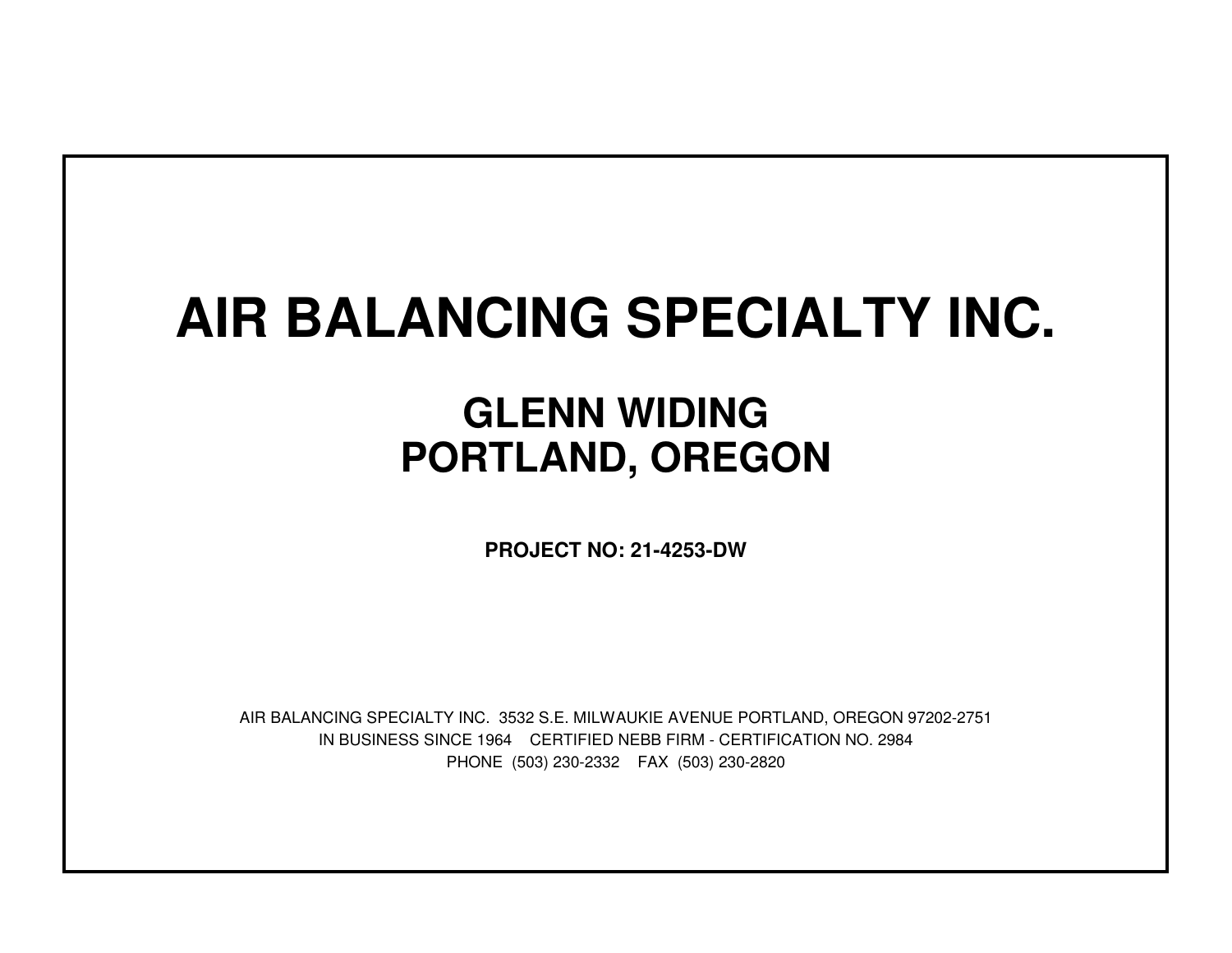| PROJECT NAME:              | <b>GLENN WIDING - PORTLAND, OREGON</b>                                                       |                              |                                                                                                                                                                                                                                                                                                                                                                                                                |  |  |  |  |  |  |  |  |  |
|----------------------------|----------------------------------------------------------------------------------------------|------------------------------|----------------------------------------------------------------------------------------------------------------------------------------------------------------------------------------------------------------------------------------------------------------------------------------------------------------------------------------------------------------------------------------------------------------|--|--|--|--|--|--|--|--|--|
| OWNER:                     | DAVID DOUGLAS SCHOOL DISTRICT                                                                | DATE STARTED:<br>04/23/21    | DATE FINISHED:<br>04/23/21                                                                                                                                                                                                                                                                                                                                                                                     |  |  |  |  |  |  |  |  |  |
| MECHANICAL ENGINEER:       |                                                                                              | WORK PERFORMED BY:           | DALE NEFFENDORF<br><b>WILLIAM NEFFENDORF</b>                                                                                                                                                                                                                                                                                                                                                                   |  |  |  |  |  |  |  |  |  |
| <b>GENERAL CONTRACTOR:</b> |                                                                                              | <b>CERTIFIED BY:</b>         |                                                                                                                                                                                                                                                                                                                                                                                                                |  |  |  |  |  |  |  |  |  |
| MECHANICAL CONTRACTOR:     |                                                                                              | DATE:                        |                                                                                                                                                                                                                                                                                                                                                                                                                |  |  |  |  |  |  |  |  |  |
| SHEET METAL CONTRACTOR:    |                                                                                              |                              | $S_{PQ}$<br>$\Omega$<br>$\overline{\mathcal{A}}$<br>Æ.<br><b>DALE W. NEFFENDORF</b><br><b>CERTIFICATION</b>                                                                                                                                                                                                                                                                                                    |  |  |  |  |  |  |  |  |  |
| CONTROL CONTRACTOR:        |                                                                                              |                              | 2984<br>Exp. 3/31/22<br>Testing<br>$\begin{picture}(180,10) \put(0,0){\vector(1,0){10}} \put(15,0){\vector(1,0){10}} \put(15,0){\vector(1,0){10}} \put(15,0){\vector(1,0){10}} \put(15,0){\vector(1,0){10}} \put(15,0){\vector(1,0){10}} \put(15,0){\vector(1,0){10}} \put(15,0){\vector(1,0){10}} \put(15,0){\vector(1,0){10}} \put(15,0){\vector(1,0){10}} \put(15,0){\vector(1,0){10}} \put(15,0){\vector($ |  |  |  |  |  |  |  |  |  |
| IN BUSINESS SINCE 1964     |                                                                                              | AIR BALANCING SPECIALTY INC. | CERTIFIED NEBB No. 2984                                                                                                                                                                                                                                                                                                                                                                                        |  |  |  |  |  |  |  |  |  |
|                            | 3532 SE Milwaukie Avenue Portland, Oregon 97202-2751 Phone (503) 230-2332 Fax (503) 230-2820 |                              |                                                                                                                                                                                                                                                                                                                                                                                                                |  |  |  |  |  |  |  |  |  |
|                            | <b>CERTIFIED TEST AND BALANCE REPORT</b>                                                     | PROJECT NO.: 21-42253-DW     |                                                                                                                                                                                                                                                                                                                                                                                                                |  |  |  |  |  |  |  |  |  |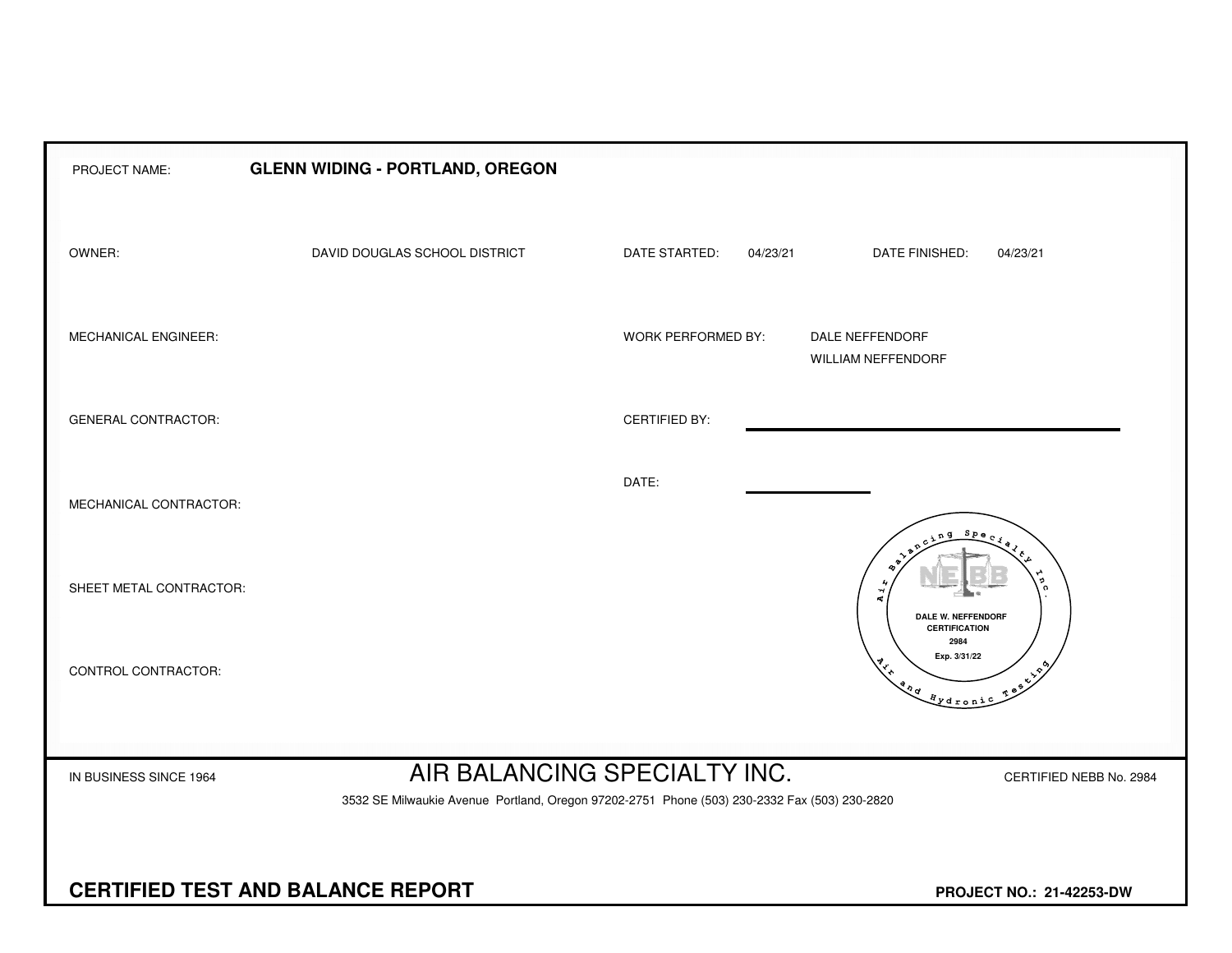| <b>INSTRUMENT</b><br><b>AIR</b>                                | <b>MODEL NO.</b>              | <b>SERIAL NO.</b>            | <b>RANGE</b>                 | <b>CALIBRATION DATE</b> |
|----------------------------------------------------------------|-------------------------------|------------------------------|------------------------------|-------------------------|
|                                                                |                               |                              |                              |                         |
| Shortridge Airdata Multimeter<br>(D)<br><b>ADM Accessories</b> | ADM860                        | M98375                       | 0.0001 to 60.00" WC.         | 1/12/2021               |
| (DH) Datameter Flow Hood                                       | 8400                          |                              | 25 - 2500 CFM                |                         |
| (DP) Datameter Pitot Tube                                      | 12", 18", 24", 36", 48" & 60" |                              | 50 - 30000 FPM               |                         |
| (DA) Datameter Airfoil                                         | AFP18                         |                              | 50 - 5000 FPM                |                         |
| (DG) Datameter Velgrid                                         | VLG84                         |                              | 50 - 2500 FPM                |                         |
| <b>Rotating Vane Anemometer</b><br>(R)                         | $A4/-4"$                      | 83072B                       | 200 - 10000 FPM              | 1/14/2021               |
| Amprobe Ammeter                                                | Fluke 335                     | 99330394                     | 0 - 750 Volts / 0 - 300 Amps | 1/8/2021                |
| Shimpo Tachometer                                              | DT-207L                       | D26B0033                     | 6 - 30,000 RPM               | 1/12/2021               |
| WATER                                                          |                               |                              |                              |                         |
| Hydrodata Meter                                                | <b>HDM-250</b>                | W01025                       | DP -10 to +300 PSI           | 1/12/2021               |
|                                                                |                               |                              |                              |                         |
|                                                                |                               |                              |                              |                         |
|                                                                |                               |                              |                              |                         |
|                                                                |                               |                              |                              |                         |
| IN BUSINESS SINCE 1964                                         |                               | AIR BALANCING SPECIALTY INC. |                              | CERTIFIED NEBB No. 2984 |

3532 SE Milwaukie Avenue Portland, Oregon 97202-2751 Phone (503) 230-2332 Fax (503) 230-2820

## **EQUIPMENT USED IN BALANCING**

 **PROJECT: GLENN WIDING - PORTLAND, OREGON PROJECT NO.: 21-4253-DW**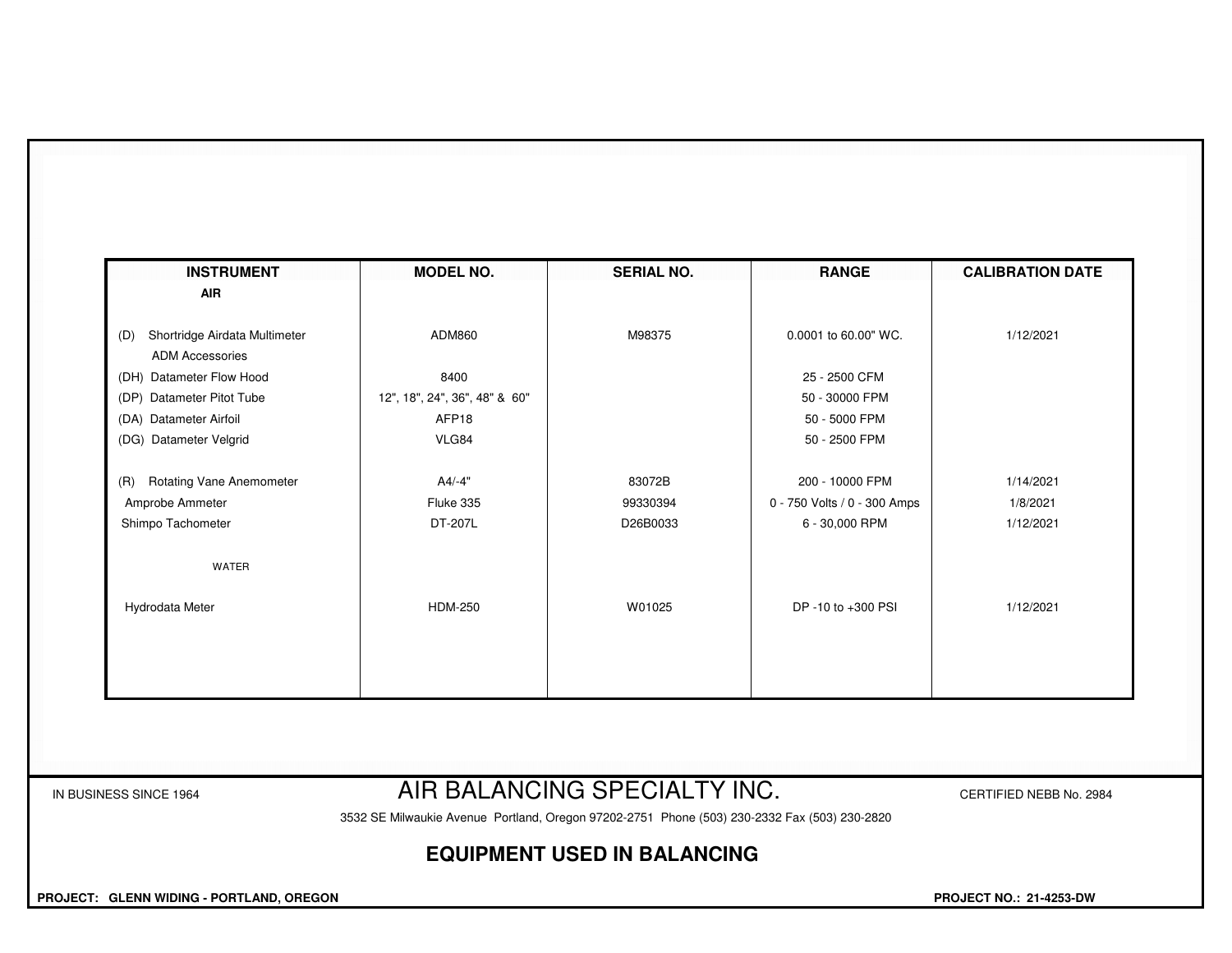## **PAGE ABBREVATION KEY**

AK - GRILLE AREA OR RESTRICTION VALUEVEL - VELOCITY CFM - CUBIC FEET PER MINUTEFPM - FEET PER MINUTEACH - AIR CHANGES PER HOUR

IN BUSINESS SINCE 1964 **AIR BALANCING SPECIALTY INC.** CERTIFIED NEBB No. 2984

 **3532 SE Milwaukie Avenue Portland, Oregon 97202-2751 Phone (503) 230-2332 Fax (503) 230-2820**